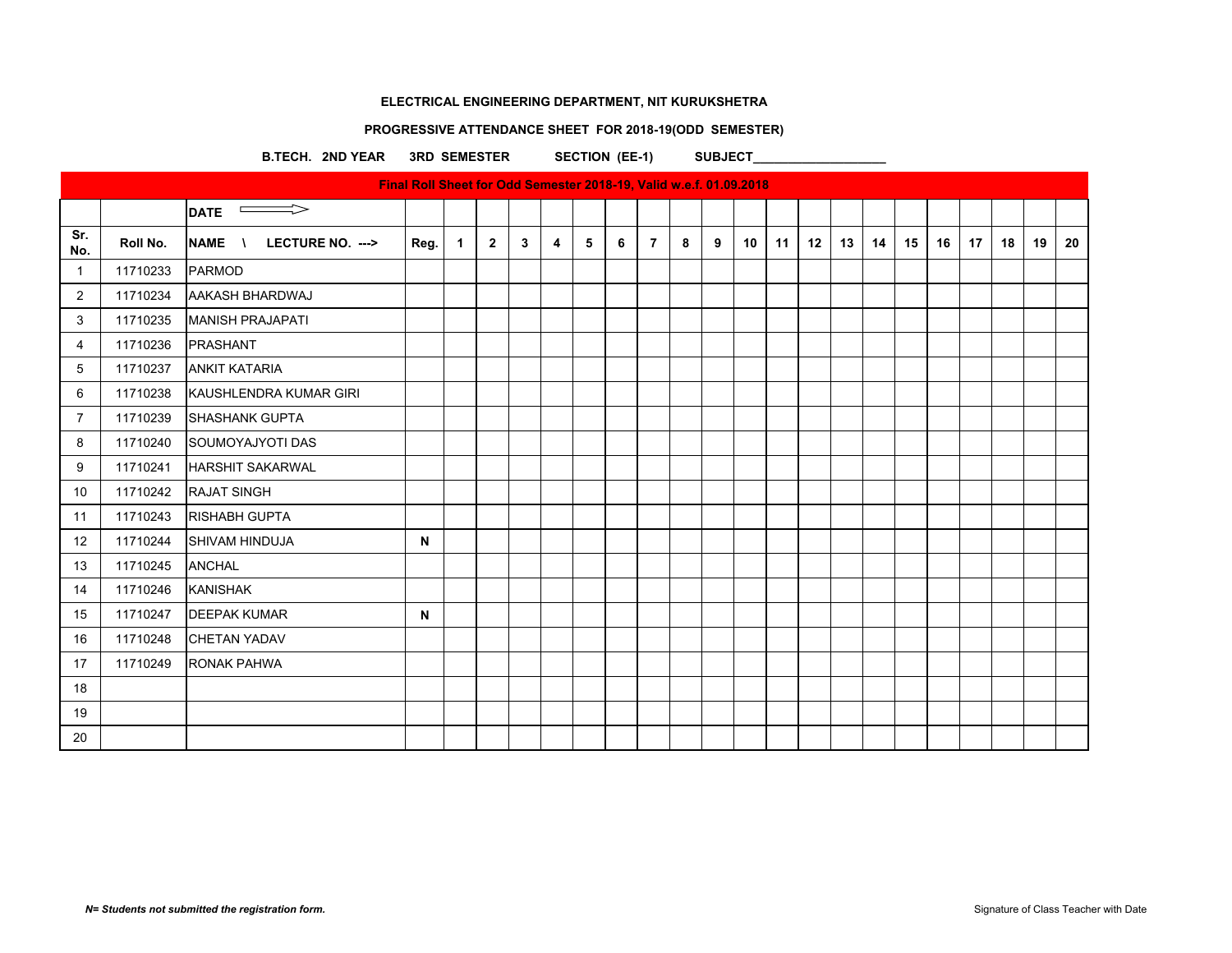#### **PROGRESSIVE ATTENDANCE SHEET FOR 2018-19(ODD SEMESTER)**

B.TECH. 2ND YEAR 3RD SEMESTER SECTION (EE-2) SUBJECT

 $\overline{\phantom{a}}$ DATE  $\overline{\phantom{a}}$ **Sr.**  Sr. | Roll No. |NAME \ LECTURE NO. ---> |Reg. | 1 | 2 | 3 | 4 | 5 | 6 | 7 | 8 | 9 | 10 | 11 | 12 | 13 | 14 | 15 | 16 | 17 | 18 | 19 | 20 11710250 CHIRAG 2 | 11710251 MANTAVYA VASHISTHA 11710252 VIKASH KUMAR BAITHA 11710253 DEVANG PATEL 11710254 ADARSH MISHRA 11710255 REENA SAINI 11710256 ABHINAV PANDEY 8 11710258 BHAWNA AGGARWAL 11710259 CHANDAN KUMAR 11710360 SANDEEP 11 | 11710361 | ABHISHEK GUPTA 11710368 KSHITIJ JINDAL 11710369 GAURAV MEENA 11710863 RIYA MEENA *11730006 Mohammad Omid 11730007 Jan Ali 11730008 Mateullah Ahmadzai 11730009 Azatullah 11730010 Matee Allah* **Final Roll Sheet for Odd Semester 2018-19, Valid w.e.f. 01.09.2018**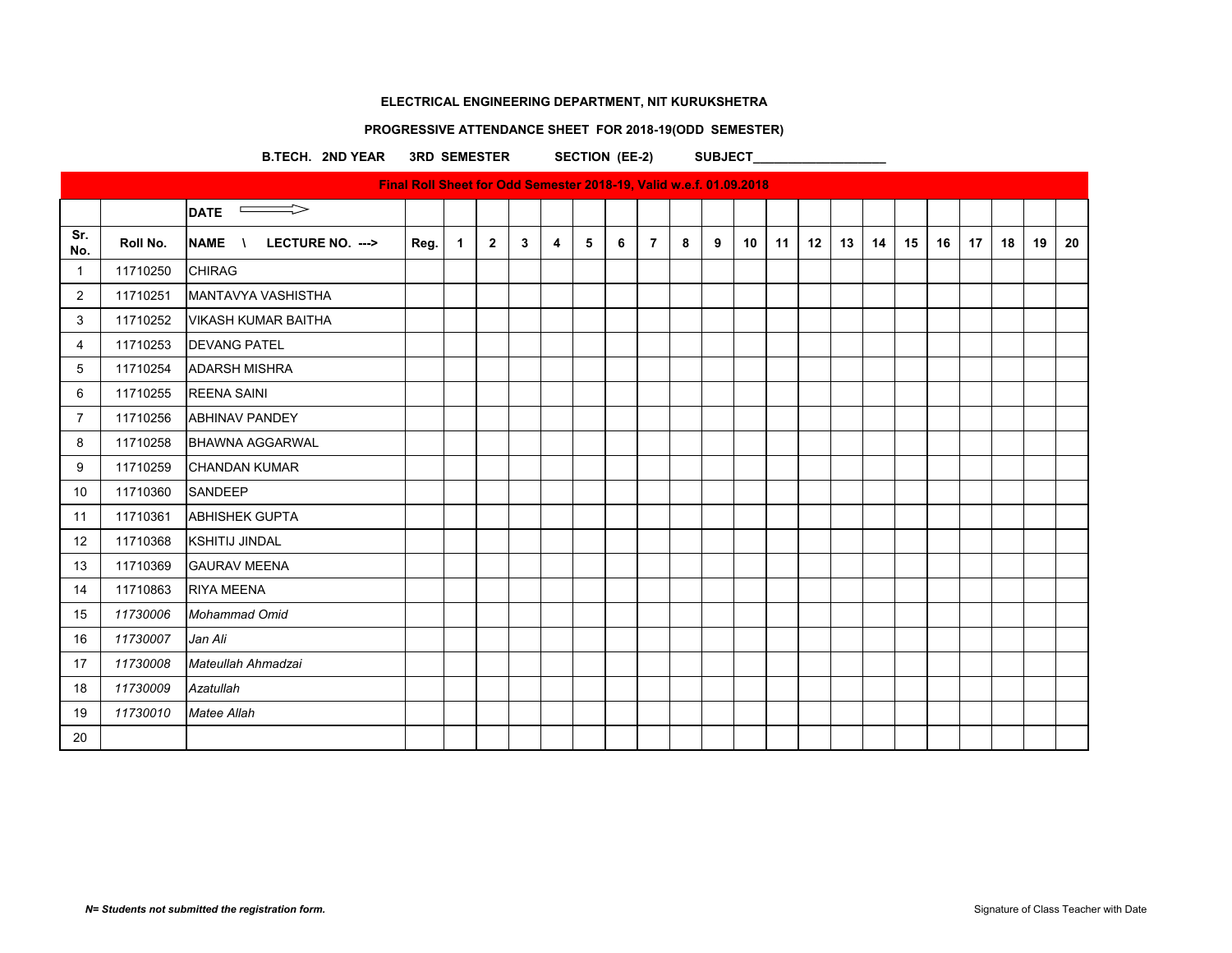# **PROGRESSIVE ATTENDANCE SHEET FOR 2018-19(ODD SEMESTER)**

B.TECH. 2ND YEAR 3RD SEMESTER SECTION (EE-3) SUBJECT

| Final Roll Sheet for Odd Semester 2018-19, Valid w.e.f. 01.09.2018 |          |                                               |      |                |              |   |   |   |   |                |   |   |    |    |                  |    |    |    |    |    |    |    |    |
|--------------------------------------------------------------------|----------|-----------------------------------------------|------|----------------|--------------|---|---|---|---|----------------|---|---|----|----|------------------|----|----|----|----|----|----|----|----|
|                                                                    |          | $\implies$<br><b>DATE</b>                     |      |                |              |   |   |   |   |                |   |   |    |    |                  |    |    |    |    |    |    |    |    |
| Sr.<br>No.                                                         | Roll No. | <b>NAME</b><br>LECTURE NO. ---><br>$\sqrt{ }$ | Reg. | $\overline{1}$ | $\mathbf{2}$ | 3 | 4 | 5 | 6 | $\overline{7}$ | 8 | 9 | 10 | 11 | 12 <sup>12</sup> | 13 | 14 | 15 | 16 | 17 | 18 | 19 | 20 |
| $\overline{1}$                                                     | 11710030 | NITIN BHANDARI                                |      |                |              |   |   |   |   |                |   |   |    |    |                  |    |    |    |    |    |    |    |    |
| 2                                                                  | 11710260 | <b>ANKIT YADAV</b>                            |      |                |              |   |   |   |   |                |   |   |    |    |                  |    |    |    |    |    |    |    |    |
| 3                                                                  | 11710261 | <b>SUSHANT SINGH</b>                          |      |                |              |   |   |   |   |                |   |   |    |    |                  |    |    |    |    |    |    |    |    |
| 4                                                                  | 11710262 | <b>SAHIL</b>                                  |      |                |              |   |   |   |   |                |   |   |    |    |                  |    |    |    |    |    |    |    |    |
| 5                                                                  | 11710263 | <b>DEEPNA SHARMA</b>                          |      |                |              |   |   |   |   |                |   |   |    |    |                  |    |    |    |    |    |    |    |    |
| 6                                                                  | 11710264 | <b>RAHUL</b>                                  |      |                |              |   |   |   |   |                |   |   |    |    |                  |    |    |    |    |    |    |    |    |
| $\overline{7}$                                                     | 11710265 | <b>SANJEEV KUMAR SINGH</b>                    |      |                |              |   |   |   |   |                |   |   |    |    |                  |    |    |    |    |    |    |    |    |
| 8                                                                  | 11710266 | <b>PRANJAL PANDEY</b>                         |      |                |              |   |   |   |   |                |   |   |    |    |                  |    |    |    |    |    |    |    |    |
| 9                                                                  | 11710267 | <b>SHIVAM RAJ</b>                             |      |                |              |   |   |   |   |                |   |   |    |    |                  |    |    |    |    |    |    |    |    |
| 10                                                                 | 11710270 | <b>ROHIT MEENA</b>                            |      |                |              |   |   |   |   |                |   |   |    |    |                  |    |    |    |    |    |    |    |    |
| 11                                                                 | 11710271 | <b>ADITYA TIWARI</b>                          |      |                |              |   |   |   |   |                |   |   |    |    |                  |    |    |    |    |    |    |    |    |
| 12                                                                 | 11710272 | <b>KRITTIKA DHAR</b>                          |      |                |              |   |   |   |   |                |   |   |    |    |                  |    |    |    |    |    |    |    |    |
| 13                                                                 | 11710273 | <b>MOHIT KUMAR</b>                            |      |                |              |   |   |   |   |                |   |   |    |    |                  |    |    |    |    |    |    |    |    |
| 14                                                                 | 11710274 | <b>NITESH BUJETHIYA</b>                       |      |                |              |   |   |   |   |                |   |   |    |    |                  |    |    |    |    |    |    |    |    |
| 15                                                                 | 11710275 | <b>KOMAL KUMARI</b>                           |      |                |              |   |   |   |   |                |   |   |    |    |                  |    |    |    |    |    |    |    |    |
| 16                                                                 | 11710278 | <b>PUSHPA</b>                                 |      |                |              |   |   |   |   |                |   |   |    |    |                  |    |    |    |    |    |    |    |    |
| 17                                                                 | 11710279 | RANJANA PUROHIT                               |      |                |              |   |   |   |   |                |   |   |    |    |                  |    |    |    |    |    |    |    |    |
| 18                                                                 | 11710280 | <b>KHUSHBOO</b>                               |      |                |              |   |   |   |   |                |   |   |    |    |                  |    |    |    |    |    |    |    |    |
| 19                                                                 |          |                                               |      |                |              |   |   |   |   |                |   |   |    |    |                  |    |    |    |    |    |    |    |    |
| 20                                                                 |          |                                               |      |                |              |   |   |   |   |                |   |   |    |    |                  |    |    |    |    |    |    |    |    |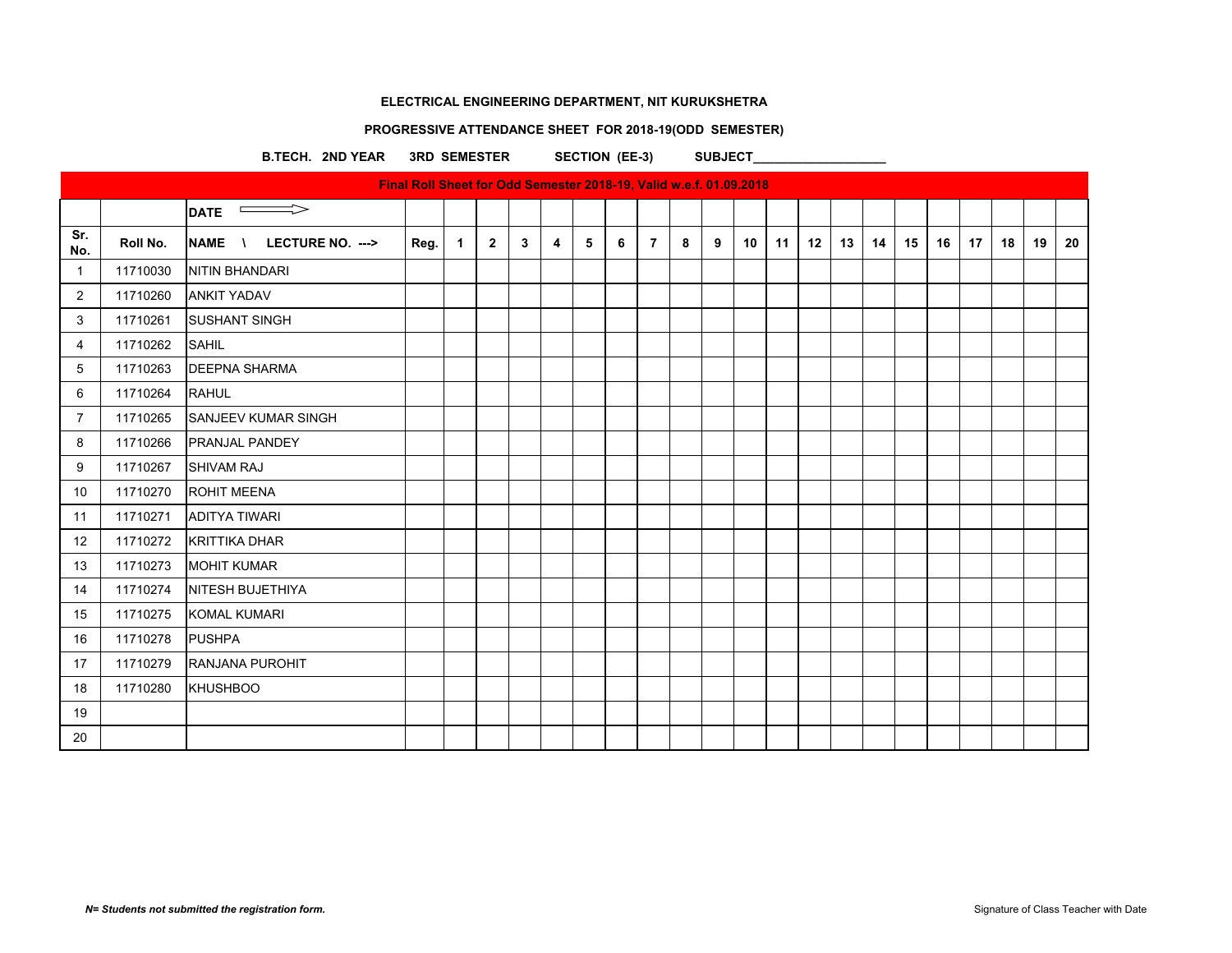#### **PROGRESSIVE ATTENDANCE SHEET FOR 2018-19(ODD SEMESTER)**

B.TECH. 2ND YEAR 3RD SEMESTER SECTION (EE-4) SUBJECT

 $\overline{\phantom{a}}$ DATE  $\overline{\phantom{a}}$ **Sr.**  Sr. | Roll No. |NAME \ LECTURE NO. ---> |Reg. | 1 | 2 | 3 | 4 | 5 | 6 | 7 | 8 | 9 | 10 | 11 | 12 | 13 | 14 | 15 | 16 | 17 | 18 | 19 | 20 1 11710281 PRIYA DUBRAN 2 | 11710282 SHAILJA BHARTI MISHRA 3 11710283 DEVANSHU VAISHNAV 4 11710284 ISHARA MAHAPATRA 5 11710285 ASHISH KUMAR 6 | 11710286 SUDARSHAN SINGH 7 11710287 JATIN SEHGAL 8 11710288 AMAN VERMA 9 | 11710289 PAARTH AJAY SHRIVASTAVA 10 11710290 VIKAS CHOUDHARY 11 | 11710291 SOURAV 12 | 11710357 | NISHITA KAKERWAR 13 11710358 SANJU 14 11710362 RAHUL MEENA 15 11710370 KHADEEBA ALI 16 11710371 UMESH 17 11710016 NARENDER SINGH TANWAR 18 11710021 NAVNEET KUMAR **Final Roll Sheet for Odd Semester 2018-19, Valid w.e.f. 01.09.2018**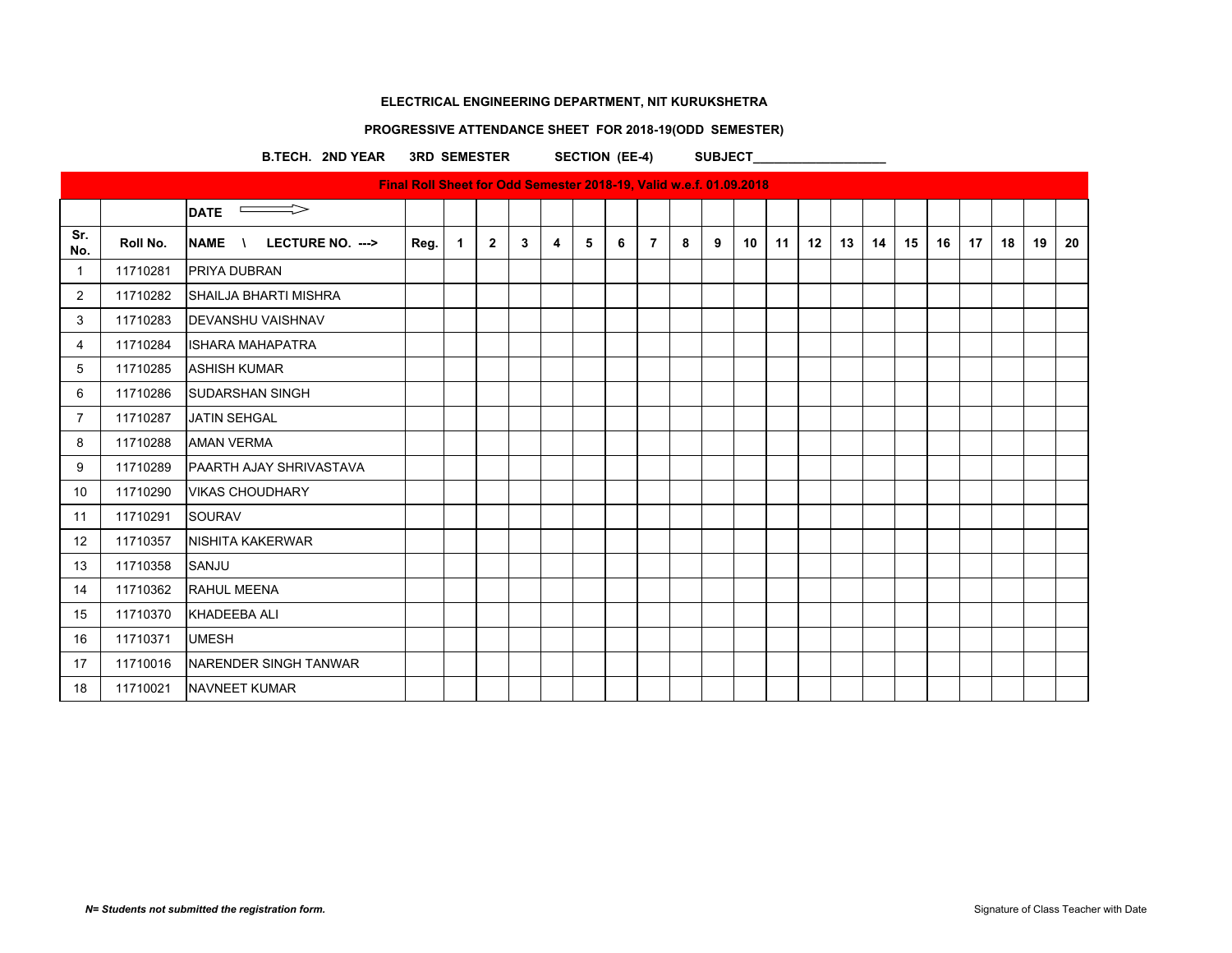#### **PROGRESSIVE ATTENDANCE SHEET FOR 2018-19(ODD SEMESTER)**

B.TECH. 2ND YEAR 3RD SEMESTER SECTION (EE-5) SUBJECT

**Final Roll Sheet for Odd Semester 2018-19, Valid w.e.f. 01.09.2018**  $\qquad \qquad \Longrightarrow$ **DATE Sr.**  Sr. Roll No. NAME \ LECTURE NO. ---> Reg.  $1 \mid 2 \mid 3 \mid 4 \mid 5 \mid 6 \mid 7 \mid 9 \mid 10 \mid 11 \mid 12 \mid 13 \mid 14 \mid 15 \mid 16 \mid 17 \mid 18 \mid 19 \mid 20$ 1 11710062 VISHAL KUMAR 2 11710292 ASHUTOSH YADAV 3 11710293 GULFAM MOHAMMAD 4 11710294 FANINDRA NARAYAN 5 11710295 RAHUL KUMAR VERMA 6 11710296 DEEPAK BHATI 7 | 11710297 | MUNDHE SANDESH KUMAR 8 11710298 VINAY KUMAR 9 11710299 PANKAJ 10 11710301 ANKIT 11 | 11710302 | VASUDEV 12 11710303 ADITYA SINGH 13 11710304 SANJAY BAMNAWAT 14 11710306 AKSHAT JAIN 15 11710307 NEHA MADHUKAR 16 | 11710308 | SAURABH GAHLOT 17 18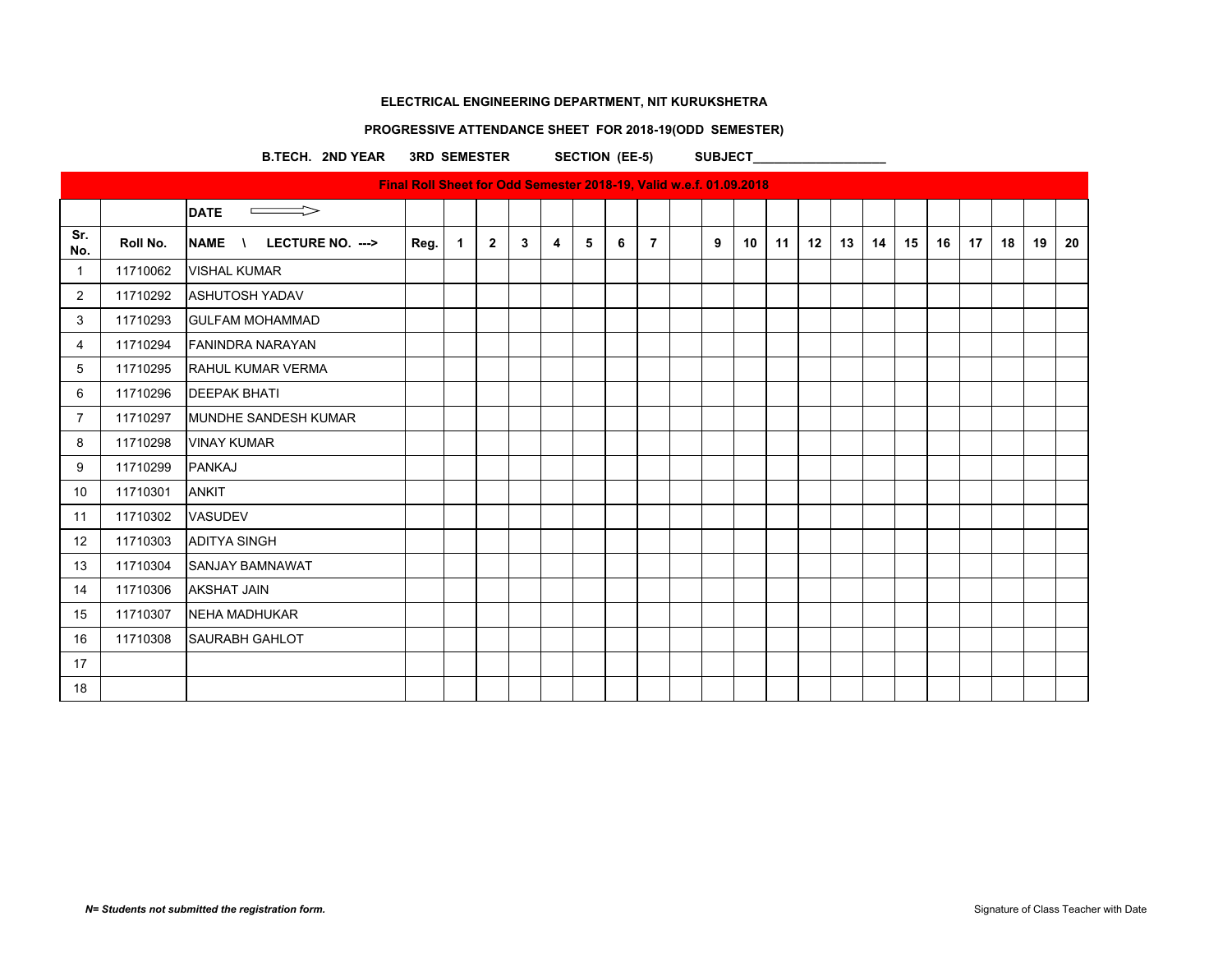# **PROGRESSIVE ATTENDANCE SHEET FOR 2018-19(ODD SEMESTER)**

B.TECH. 2ND YEAR 3RD SEMESTER SECTION (EE-6) SUBJECT

| Final Roll Sheet for Odd Semester 2018-19, Valid w.e.f. 01.09.2018 |          |                                              |              |              |                |                |   |   |   |                |   |   |    |    |    |    |    |    |    |    |    |    |    |
|--------------------------------------------------------------------|----------|----------------------------------------------|--------------|--------------|----------------|----------------|---|---|---|----------------|---|---|----|----|----|----|----|----|----|----|----|----|----|
|                                                                    |          | <b>DATE</b><br>$\Rightarrow$                 |              |              |                |                |   |   |   |                |   |   |    |    |    |    |    |    |    |    |    |    |    |
| Sr.<br>No.                                                         | Roll No. | <b>NAME</b><br>LECTURE NO. ---><br>$\lambda$ | Reg.         | $\mathbf{1}$ | $\overline{2}$ | 3 <sup>1</sup> | 4 | 5 | 6 | $\overline{7}$ | 8 | 9 | 10 | 11 | 12 | 13 | 14 | 15 | 16 | 17 | 18 | 19 | 20 |
| $\mathbf 1$                                                        | 11710309 | <b>CHANDRESH SHARMA</b>                      |              |              |                |                |   |   |   |                |   |   |    |    |    |    |    |    |    |    |    |    |    |
| 2                                                                  | 11710310 | SANJUL KUMAR SINGODIA                        |              |              |                |                |   |   |   |                |   |   |    |    |    |    |    |    |    |    |    |    |    |
| 3                                                                  | 11710311 | <b>VISHAL GULIA</b>                          |              |              |                |                |   |   |   |                |   |   |    |    |    |    |    |    |    |    |    |    |    |
| 4                                                                  | 11710312 | <b>VIJAY KUMAR</b>                           |              |              |                |                |   |   |   |                |   |   |    |    |    |    |    |    |    |    |    |    |    |
| 5                                                                  | 11710313 | <b>NISHANT KUMAR</b>                         |              |              |                |                |   |   |   |                |   |   |    |    |    |    |    |    |    |    |    |    |    |
| 6                                                                  | 11710314 | ABHISHEK KUMAR PAL                           |              |              |                |                |   |   |   |                |   |   |    |    |    |    |    |    |    |    |    |    |    |
| 7                                                                  | 11710315 | <b>ASHISH VARSHNEY</b>                       |              |              |                |                |   |   |   |                |   |   |    |    |    |    |    |    |    |    |    |    |    |
| 8                                                                  | 11710316 | <b>RAVINDER</b>                              |              |              |                |                |   |   |   |                |   |   |    |    |    |    |    |    |    |    |    |    |    |
| 9                                                                  | 11710317 | <b>AMAN</b>                                  |              |              |                |                |   |   |   |                |   |   |    |    |    |    |    |    |    |    |    |    |    |
| 10                                                                 | 11710318 | <b>DEEPSHIKHA</b>                            |              |              |                |                |   |   |   |                |   |   |    |    |    |    |    |    |    |    |    |    |    |
| 11                                                                 | 11710319 | <b>SRISHTI GARG</b>                          |              |              |                |                |   |   |   |                |   |   |    |    |    |    |    |    |    |    |    |    |    |
| 12                                                                 | 11710320 | <b>GYANENDRA KUMAR</b>                       |              |              |                |                |   |   |   |                |   |   |    |    |    |    |    |    |    |    |    |    |    |
| 13                                                                 | 11710321 | <b>SUDHIR</b>                                |              |              |                |                |   |   |   |                |   |   |    |    |    |    |    |    |    |    |    |    |    |
| 14                                                                 | 11710322 | <b>IMITHLESH KUMAR MANDAL</b>                |              |              |                |                |   |   |   |                |   |   |    |    |    |    |    |    |    |    |    |    |    |
| 15                                                                 | 11710323 | SHIV CHANDRA JHA                             |              |              |                |                |   |   |   |                |   |   |    |    |    |    |    |    |    |    |    |    |    |
| 16                                                                 | 11710364 | <b>SWAPNIL TIWARI</b>                        |              |              |                |                |   |   |   |                |   |   |    |    |    |    |    |    |    |    |    |    |    |
| 17                                                                 | 11710366 | <b>NEHA AHIRWAR</b>                          |              |              |                |                |   |   |   |                |   |   |    |    |    |    |    |    |    |    |    |    |    |
| 18                                                                 | 11710372 | NEMICHAND KUMAWAT                            | $\mathsf{N}$ |              |                |                |   |   |   |                |   |   |    |    |    |    |    |    |    |    |    |    |    |
| 19                                                                 |          |                                              |              |              |                |                |   |   |   |                |   |   |    |    |    |    |    |    |    |    |    |    |    |
| 20                                                                 |          |                                              |              |              |                |                |   |   |   |                |   |   |    |    |    |    |    |    |    |    |    |    |    |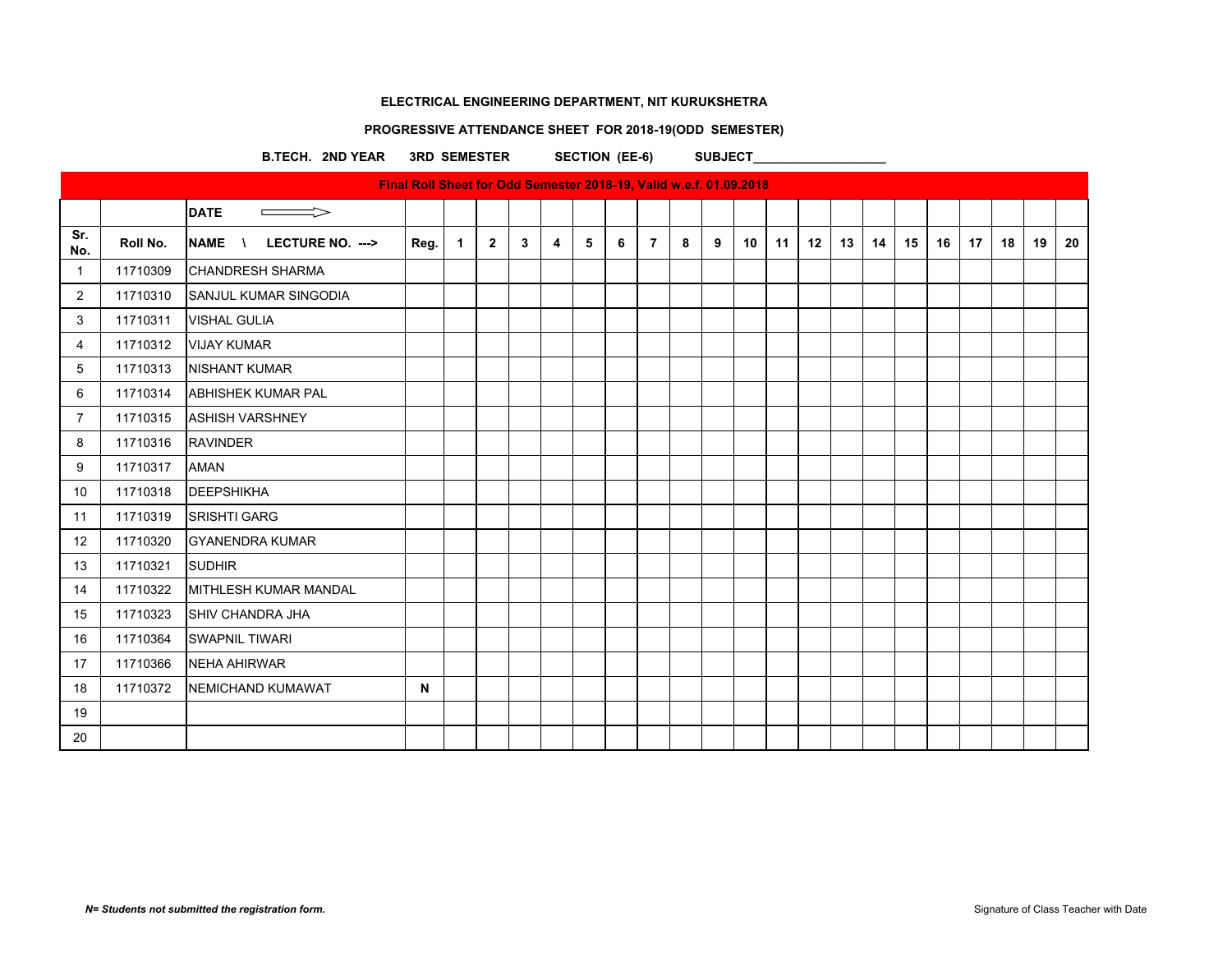#### **PROGRESSIVE ATTENDANCE SHEET FOR 2018-19(ODD SEMESTER)**

B.TECH. 2ND YEAR 3RD SEMESTER SECTION (EE-7) SUBJECT **Final Roll Sheet for Odd Semester 2018-19, Valid w.e.f. 01.09.2018**  $\qquad \qquad \Longrightarrow$ **DATE Sr.**  S<sup>r.</sup> | Roll No. |NAME \ LECTURE NO. ---> |Reg.| 1 | 2 | 3 | 4 | 5 | 6 | 7 | 8 | 9 | 10 | 11 | 12 | 13 | 14 | 15 | 16 | 17 | 18 | 19 | 20 1 11710087 VISHAL AGRAWAL 2 11710120 DEEPAK SHARMA 3 | 11710324 MOHIT KUMAR MEENA 4 11710325 PRABAL PRATAP PARETA 5 11710328 MAYANK 6 11710329 ANUBHAV GOYAL 7 | 11710330 SUBHASH CHAND SAMOTA 8 11710331 ROHIT JANDU 9 11710333 ANKUSH MEENA 10 11710334 ADARSH SHAILESH CHAUBE 11 | 11710335 | SHUBHAM 12 11710336 SAMEER GUPTA 13 | 11710337 | SAGAR MEENA 14 11710339 RITIK GOYAL 15 11710044 PRIKSHIT 16 11710126 SHAILENDRA 17 11710392 VIJAY NARAG 18